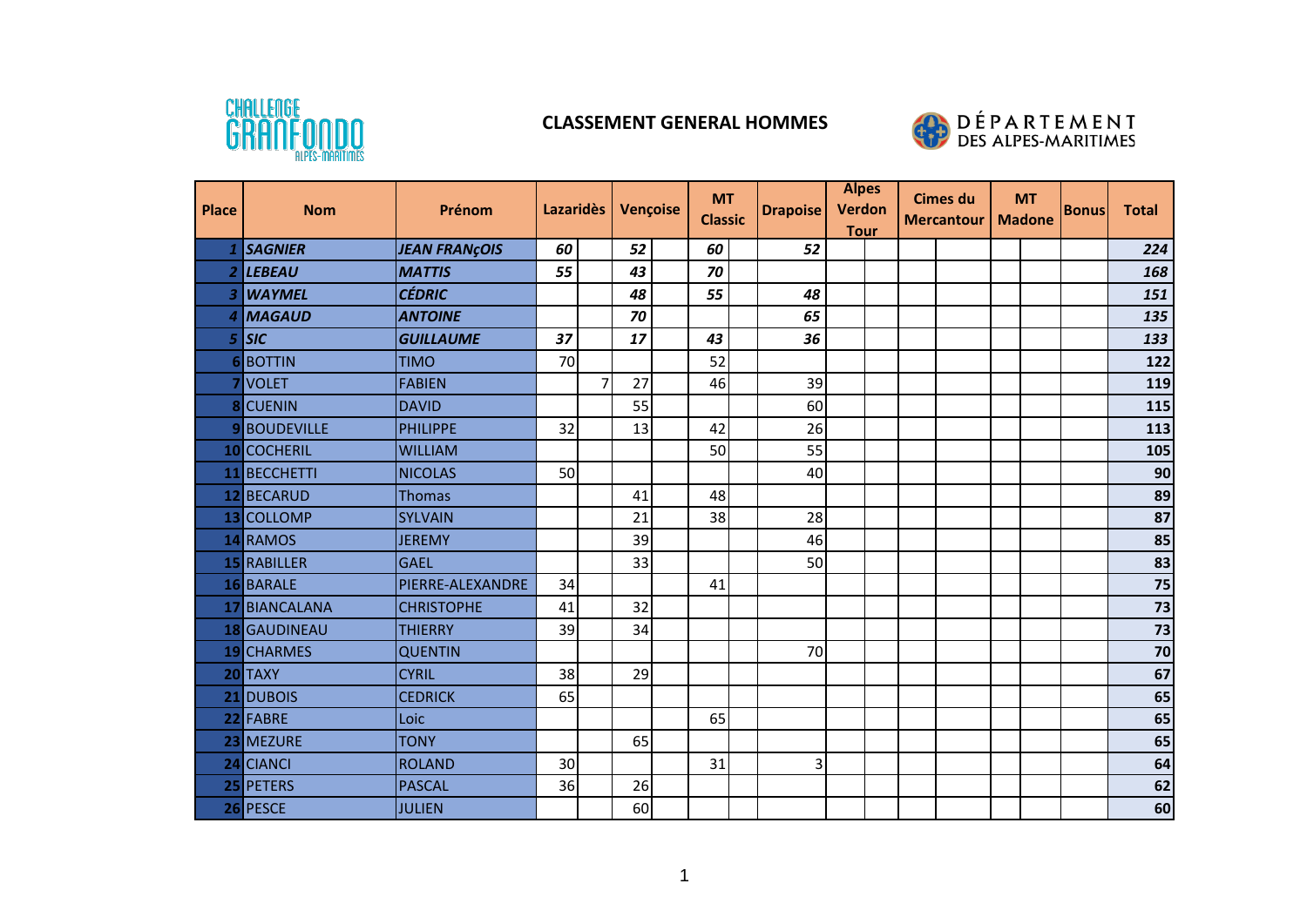| 27 | DERVIEAU         | <b>DANY</b>      |    |    |                |    |    | 16 | 43 |  |  |  | 59              |
|----|------------------|------------------|----|----|----------------|----|----|----|----|--|--|--|-----------------|
|    | 28 GROSJEAN      | Guillaume        |    |    |                |    | 33 |    | 21 |  |  |  | 54              |
|    | 29 PAYANY        | <b>MATT</b>      | 52 |    |                |    |    |    |    |  |  |  | 52              |
|    | 30 BOULENGER     | <b>CYRIL</b>     |    |    |                | 13 |    |    | 38 |  |  |  | $\overline{51}$ |
| 31 | <b>GABORIAUD</b> | <b>GUILLAUME</b> |    |    | 50             |    |    |    |    |  |  |  | $\overline{50}$ |
|    | 32 JAVOS         | LUC              | 40 |    |                | 9  |    |    |    |  |  |  | 49              |
|    | 33 LORTHIOIR     | PAUL-EMILE       | 48 |    |                |    |    |    |    |  |  |  | 48              |
|    | 34 GUERIN        | <b>JEREMY</b>    |    |    | 46             |    |    |    |    |  |  |  | 46              |
|    | 35 LEMASSON      | <b>FRANCK</b>    | 46 |    |                |    |    |    |    |  |  |  | 46              |
|    | 36 BAUDRON       | <b>DENIS</b>     |    | 15 |                |    |    | 30 |    |  |  |  | 45              |
|    | 37 BERçU         | <b>XAVIER</b>    | 31 |    |                |    |    |    | 14 |  |  |  | 45              |
|    | 38 BOREL         | <b>THIERRY</b>   | 22 |    |                |    |    |    | 22 |  |  |  | $\overline{44}$ |
|    | 39 FAVARD        | <b>GATIEN</b>    |    |    | 44             |    |    |    |    |  |  |  | 44              |
|    | 40 GABRILLARGUES | <b>KARIM</b>     |    |    |                |    |    |    | 44 |  |  |  | 44              |
| 41 | MOUROT           | <b>Nicolas</b>   |    |    |                |    | 44 |    |    |  |  |  | 44              |
|    | 42 ROUX          | <b>FLORIAN</b>   | 44 |    |                |    |    |    |    |  |  |  | 44              |
|    | 43 POTIER        | <b>GUILLAUME</b> | 43 |    |                |    |    |    |    |  |  |  | 43              |
|    | 44 CORNILLEAU    | <b>PAUL</b>      |    |    | 42             |    |    |    |    |  |  |  | 42              |
|    | 45 FERRARO       | <b>QUENTIN</b>   |    |    |                |    |    |    | 42 |  |  |  | 42              |
|    | 46 PARENT        | Sébastien        |    |    | $\overline{7}$ |    | 35 |    |    |  |  |  | 42              |
|    | 47 ROMEY         | <b>GEROME</b>    | 42 |    |                |    |    |    |    |  |  |  | 42              |
|    | 48 PEROT         | <b>CHARLES</b>   |    | 16 |                | 25 |    |    |    |  |  |  | 41              |
|    | 49 POUCHOL       | <b>FABIEN</b>    |    |    |                |    |    |    | 41 |  |  |  | $\overline{41}$ |
|    | 50 BOYER         | Anthony          |    |    |                |    | 40 |    |    |  |  |  | 40              |
| 51 | SCHMETZ          | <b>BENJAMIN</b>  |    |    | 40             |    |    |    |    |  |  |  | 40              |
|    | 52 ALBERT        | <b>Bruno</b>     |    |    |                |    | 39 |    |    |  |  |  | 39              |
| 53 | <b>CALMELS</b>   | <b>STEPHANE</b>  |    |    |                |    |    | 11 | 27 |  |  |  | $\overline{38}$ |
|    | 54 HOEG          | <b>TORKIL</b>    |    |    | 38             |    |    |    |    |  |  |  | $\overline{38}$ |
|    | 55 ARNAUD        | <b>QUENTIN</b>   |    |    | 37             |    |    |    |    |  |  |  | $\overline{37}$ |
|    | 56 MERMOZ        | Nolan            |    |    |                |    | 37 |    |    |  |  |  | $\overline{37}$ |
|    | 57 RAYNAUD       | <b>DAVID</b>     |    |    |                |    |    |    | 37 |  |  |  | $\overline{37}$ |
|    | 58 BONDUE        | Maxime           |    |    |                |    | 36 |    |    |  |  |  | $\overline{36}$ |
|    | 59 BOZZETTO      | <b>PATRICE</b>   |    | 11 |                |    |    | 25 |    |  |  |  | $\overline{36}$ |
|    | 60 EVENNOU       | <b>CLEMENT</b>   |    |    | 36             |    |    |    |    |  |  |  | $\overline{36}$ |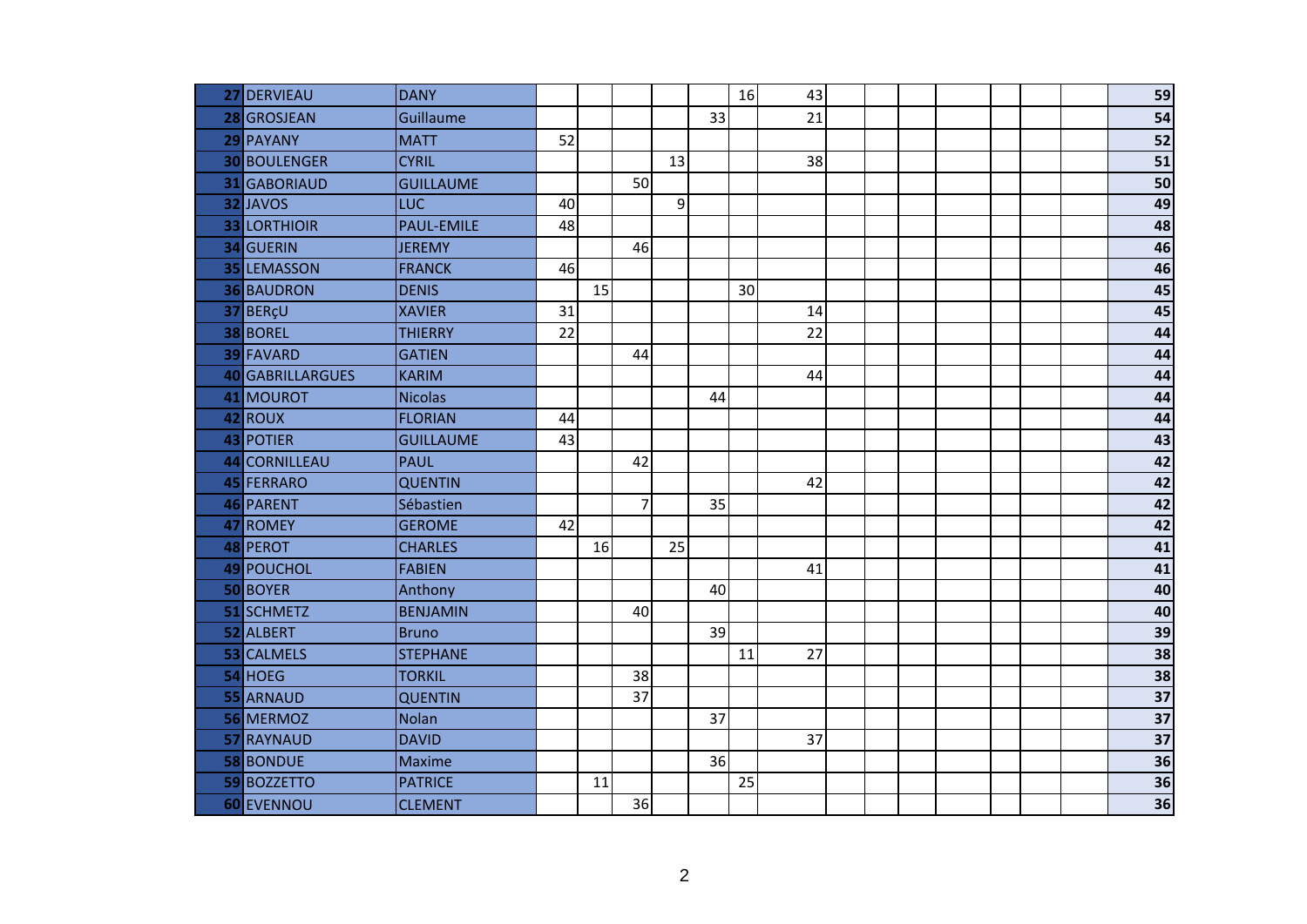| 61 BAGNOL                     | PHILIPPE              | 35 |    |                 |    |    |    |    |  |  |  | 35              |
|-------------------------------|-----------------------|----|----|-----------------|----|----|----|----|--|--|--|-----------------|
| 62 CARVALHO                   | <b>MARCELO</b>        |    |    |                 | 35 |    |    |    |  |  |  | $\overline{35}$ |
| 63 DURANDO                    | <b>GREGORY</b>        |    | 35 |                 |    |    |    |    |  |  |  | $\overline{35}$ |
| 64 HOFERT                     | <b>CHRISTOPHE</b>     |    |    | 35              |    |    |    |    |  |  |  | $\overline{35}$ |
| 65 LANZONE                    | Fabio                 |    |    |                 |    |    | 35 |    |  |  |  | $\overline{35}$ |
| 66 PETIT                      | <b>GONZAGUE</b>       |    |    |                 |    |    |    | 35 |  |  |  | $\overline{35}$ |
| 67 DAVERDIN                   | <b>MAXIME</b>         |    |    |                 |    |    |    | 34 |  |  |  | 34              |
| 68 MOLLINIER                  | Julien                |    |    |                 |    | 34 |    |    |  |  |  | 34              |
| 69 LAMANDON                   | <b>SERGE</b>          | 33 |    |                 |    |    |    |    |  |  |  | 33              |
| 70 TUFFET                     | <b>PHILIPPE</b>       |    |    |                 |    |    |    | 33 |  |  |  | $\overline{33}$ |
| 71 CHANUT                     | <b>JULIEN</b>         |    |    |                 |    |    |    | 32 |  |  |  | $\overline{32}$ |
| 72 ISSANDOU                   | Thierry               |    |    |                 |    | 32 |    |    |  |  |  | $\overline{32}$ |
| 73 CERUTTI                    | <b>RICCARDO</b>       |    |    |                 |    |    |    | 31 |  |  |  | 31              |
| 74 DUHEM                      | <b>SYLVAIN</b>        |    |    | 31              |    |    |    |    |  |  |  | $\overline{31}$ |
| 75 BARBIER                    | <b>FRANCOIS-MARIE</b> |    |    |                 |    |    |    | 30 |  |  |  | 30              |
| 76 BLANC                      | <b>RENAUD</b>         |    | 30 |                 |    |    |    |    |  |  |  | 30              |
| 77 LANCE                      | <b>GAUTIER</b>        |    |    |                 | 30 |    |    |    |  |  |  | $\overline{30}$ |
| 78 LUGLIA                     | <b>DANIEL</b>         |    |    | 30 <sup>1</sup> |    |    |    |    |  |  |  | 30              |
| <b>79 REY</b>                 | Christophe            |    |    |                 |    | 30 |    |    |  |  |  | 30              |
| 80 DREYFOUS                   | <b>DARREN</b>         | 29 |    |                 |    |    |    |    |  |  |  | $\overline{29}$ |
| 81 LAUNAY                     | Jérôme                |    |    |                 |    | 29 |    |    |  |  |  | $\overline{29}$ |
| 82 Tripicchio                 | <b>CYRIL</b>          |    |    |                 |    |    |    | 29 |  |  |  | $\overline{29}$ |
| 83 CORREGGIO                  | <b>PASCAL</b>         |    |    | 28              |    |    |    |    |  |  |  | 28              |
| 84 DE PASQUALIN - CLAU Thomas |                       |    |    |                 |    | 28 |    |    |  |  |  | 28              |
| 85 DELAGE                     | FRéDéRIC              | 28 |    |                 |    |    |    |    |  |  |  | $\overline{28}$ |
| 86 RICHARD                    | Nathan                |    |    |                 |    | 27 |    |    |  |  |  | $\overline{27}$ |
| 87 SANTI                      | <b>CLAUDE</b>         | 27 |    |                 |    |    |    |    |  |  |  | $\overline{27}$ |
| 88 BOURREL                    | <b>Nicolas</b>        |    |    |                 |    | 26 |    |    |  |  |  | $\overline{26}$ |
| 89 ROUX                       | <b>PIERRE</b>         | 26 |    |                 |    |    |    |    |  |  |  | 26              |
| 90 AMADORI                    | <b>JULIEN</b>         |    | 25 |                 |    |    |    |    |  |  |  | 25              |
| 91 GARY                       | <b>HERVé</b>          |    |    | 25              |    |    |    |    |  |  |  | $\overline{25}$ |
| 92 GONZALES                   | Laurent               |    |    |                 | 10 |    | 15 |    |  |  |  | $\overline{25}$ |
| 93 LANCIEN                    | Hervé                 |    |    |                 |    | 25 |    |    |  |  |  | $\overline{25}$ |
| $94$ ODDO                     | <b>ENZO</b>           |    | 14 |                 | 11 |    |    |    |  |  |  | 25              |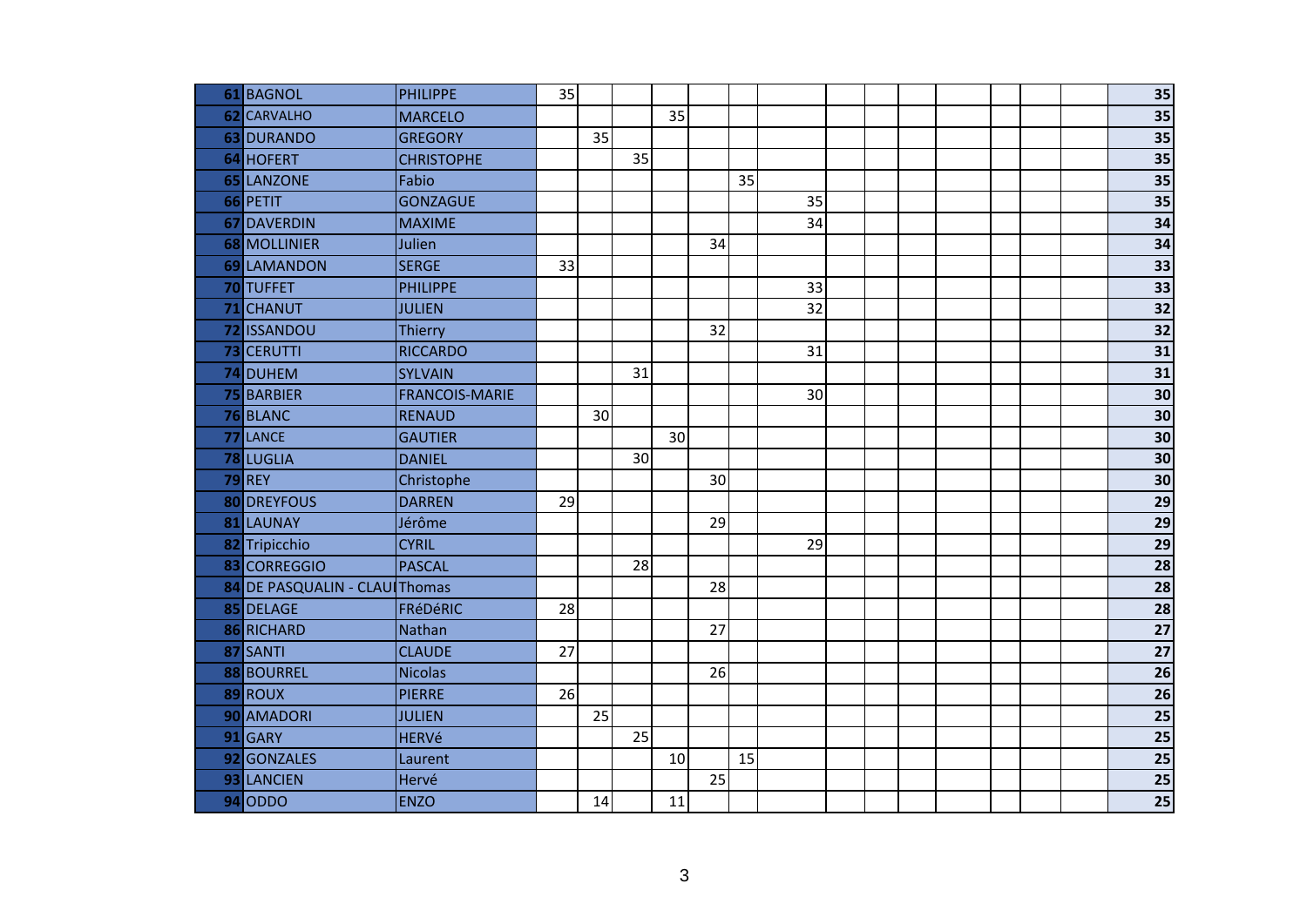|     | 95 PEGON        | <b>MATHIEU</b>      |    |    |    |    |    |    | 25 |  |  |  | 25                       |
|-----|-----------------|---------------------|----|----|----|----|----|----|----|--|--|--|--------------------------|
|     | 96 POUDRAI      | <b>PIERRE</b>       | 25 |    |    |    |    |    |    |  |  |  | $\overline{25}$          |
|     | 97 BIZET        | Rodolphe            |    |    |    |    | 24 |    |    |  |  |  | 24                       |
|     | 98 BRINDEL      | <b>GRéGOIRE</b>     |    |    |    |    |    |    | 24 |  |  |  | $\overline{24}$          |
|     | 99 CASASSA      | <b>PAOLO</b>        |    |    | 24 |    |    |    |    |  |  |  | $\overline{24}$          |
|     | 100 MARSAL      | <b>PATRICK</b>      | 24 |    |    |    |    |    |    |  |  |  | $\overline{24}$          |
| 101 | FARRUGIA        | <b>PAUL</b>         |    |    | 23 |    |    |    |    |  |  |  | $\overline{23}$          |
|     | 102 LUBRANO     | <b>GILLES</b>       | 23 |    |    |    |    |    |    |  |  |  | $\overline{23}$          |
|     | 103 SCHWRDA     | Eric                |    |    |    |    | 23 |    |    |  |  |  | $\overline{23}$          |
|     | 104 Thevenot    | Guillaume           |    |    |    |    |    |    | 23 |  |  |  | $\overline{23}$          |
|     | 105 MOREAU      | Olivier             |    |    |    |    | 22 |    |    |  |  |  | $\overline{22}$          |
|     | <b>106 VORA</b> | <b>HERVE</b>        |    |    | 22 |    |    |    |    |  |  |  | $\overline{22}$          |
| 107 | BARBET          | <b>VINCENT</b>      | 21 |    |    |    |    |    |    |  |  |  | $\overline{21}$          |
|     | <b>108 GAND</b> | Aurélien            |    |    |    |    | 21 |    |    |  |  |  | 21                       |
|     | 109 NAPOLETANO  | Fabien              |    |    |    | 3  |    | 18 |    |  |  |  | $\overline{21}$          |
|     | <b>110</b> AUDO | <b>RAPHAEL</b>      |    |    |    | 20 |    |    |    |  |  |  | $\overline{20}$          |
|     | 111 BOUSQUET    | Pascal              |    | 20 |    |    |    |    |    |  |  |  | $\overline{20}$          |
|     | 112 HANSSENS    | <b>Patrick</b>      |    |    |    |    | 20 |    |    |  |  |  | $\overline{20}$          |
|     | 113 PAUDOIE     | <b>YOANN</b>        |    |    |    |    |    |    | 20 |  |  |  | 20                       |
|     | 114 RENOUD      | <b>THIBAULT</b>     |    |    | 20 |    |    |    |    |  |  |  | $\overline{20}$          |
|     | 115 VAISSIERE   | Julien              |    |    |    |    |    | 20 |    |  |  |  | $\overline{20}$          |
|     | 116 BASILE      | <b>FRANCOIS</b>     |    |    |    |    |    |    | 19 |  |  |  | $\overline{19}$          |
|     | 117 MARAGA      | <b>CLAUDE</b>       |    |    | 19 |    |    |    |    |  |  |  | 19                       |
|     | 118 CASCIARO    | <b>ENRIK</b>        |    | 18 |    |    |    |    |    |  |  |  | $\overline{\mathbf{18}}$ |
|     | 119 MANDERON    | <b>PASCAL</b>       |    |    |    | 18 |    |    |    |  |  |  | 18                       |
|     | 120 MOURGUES    | <b>ARTHUR</b>       |    |    | 18 |    |    |    |    |  |  |  | $\overline{18}$          |
|     | 121 PAPAZIAN    | <b>ROMAIN</b>       |    |    |    |    |    |    | 18 |  |  |  | $\overline{18}$          |
|     | 122 VAUQUET     | <b>VICTOR</b>       |    |    |    |    |    |    | 17 |  |  |  | $\overline{\mathbf{17}}$ |
|     | 123 JAYMES      | JéRéMIE             |    |    |    |    |    |    | 16 |  |  |  | 16                       |
|     | 124 MOUSSU      | <b>NICOLAS</b>      |    |    | 16 |    |    |    |    |  |  |  | 16                       |
|     | 125 PARENT      | <b>MATHIEU</b>      |    |    |    | 16 |    |    |    |  |  |  | $\overline{\mathbf{16}}$ |
|     | 126 DELAHAYE    | <b>JULIEN</b>       |    |    |    |    |    |    | 15 |  |  |  | $\overline{\mathbf{15}}$ |
| 127 | GARCIA          | <b>CHARLY EMILE</b> |    |    | 15 |    |    |    |    |  |  |  | 15                       |
|     | 128 REVILLARD   | <b>HUGO</b>         |    |    |    | 15 |    |    |    |  |  |  | 15                       |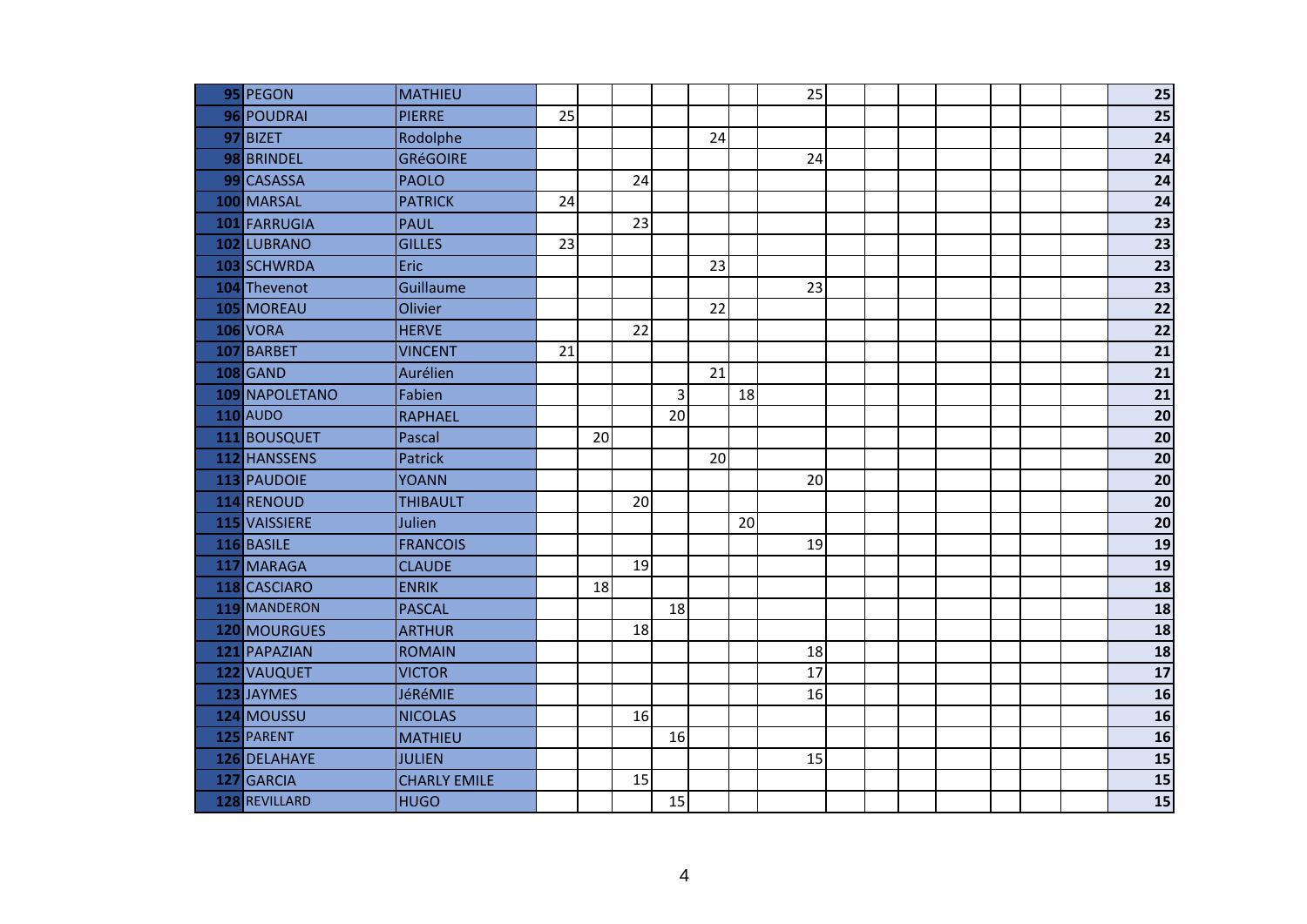| 129 BOUDES           | <b>SéVERIN</b>        |    |         | 14 |                         |                |  |  |  | 14                      |
|----------------------|-----------------------|----|---------|----|-------------------------|----------------|--|--|--|-------------------------|
| 130 HOUDOUIN         | Tristan               |    |         |    | 14                      |                |  |  |  | 14                      |
| <b>131 MELI</b>      | <b>DOMINIQUE</b>      |    | 14      |    |                         |                |  |  |  | 14                      |
| 132 REYES            | <b>SYLVAIN</b>        | 5  | 9       |    |                         |                |  |  |  | 14                      |
| 133 ARMANDO          | Fabrizio              |    |         |    | 13                      |                |  |  |  | $\overline{13}$         |
| 134 ERCOLANELLI      | <b>ANDREA</b>         | 13 |         |    |                         |                |  |  |  | $\overline{13}$         |
| 135 GUERIN           | <b>GAUTHIER</b>       |    |         |    |                         | 13             |  |  |  | $\frac{1}{13}$          |
| 136 BONNET           | Florian               |    |         |    | 12                      |                |  |  |  | 12                      |
| 137 DELAFAITE        | <b>DAVID</b>          |    | 12      |    |                         |                |  |  |  | $\overline{12}$         |
| <b>138 LEVY</b>      | <b>MORGAN</b>         | 12 |         |    |                         |                |  |  |  | $\overline{12}$         |
| <b>139 PIVA</b>      | <b>DIEGO</b>          |    |         | 12 |                         |                |  |  |  | $\overline{12}$         |
| 140 ZUPUS            | <b>MATHIEU</b>        |    |         |    |                         | 12             |  |  |  | $12$                    |
| 141 GAGNAIRE         | <b>OLIVIER</b>        |    |         |    |                         | 11             |  |  |  | 11                      |
| 142 LAINé            | <b>CHRISTOPHE</b>     |    | 11      |    |                         |                |  |  |  | 11                      |
| 143 CAROSSI          | <b>JEAN-SEBASTIEN</b> |    |         |    |                         | 10             |  |  |  | $\overline{10}$         |
| 144 GONZALES         | <b>SéBASTIEN</b>      |    | 10      |    |                         |                |  |  |  | 10                      |
| 145 LIMOUSIN         | Michel                |    |         |    | 10                      |                |  |  |  | 10                      |
| 146 MICHEL           | <b>PASCAL</b>         | 10 |         |    |                         |                |  |  |  | 10                      |
| 147 Brochard         | Laurent               |    |         |    | 9                       |                |  |  |  | $\overline{9}$          |
| 148 IMBERT           | <b>FABRICE</b>        |    |         |    |                         | 9              |  |  |  | $\overline{9}$          |
| <b>149 JEAN</b>      | <b>RODOLPHE</b>       | 9  |         |    |                         |                |  |  |  | $\overline{9}$          |
| <b>150 TROTTIER</b>  | <b>Marc</b>           |    |         | 6  | $\overline{\mathbf{3}}$ |                |  |  |  | $\overline{9}$          |
| 151 COLOMBANI        | <b>PATRICE</b>        |    |         |    |                         | 8              |  |  |  | $\overline{\mathbf{8}}$ |
| 152 GALAME           | Yvan                  |    |         |    | 8                       |                |  |  |  | $\overline{\mathbf{8}}$ |
| 153 MARTIN           | <b>NICOLAS</b>        |    | $\bf 8$ |    |                         |                |  |  |  | $\overline{\mathbf{8}}$ |
| 154 MARTINEZ         | <b>HUGO</b>           | 8  |         |    |                         |                |  |  |  | $\overline{\mathbf{8}}$ |
| <b>155 PORTANERI</b> | <b>YANNICK</b>        |    |         | 8  |                         |                |  |  |  | $\overline{\mathbf{8}}$ |
| 156 DESROCHES        | Etienne               |    |         |    | $\overline{7}$          |                |  |  |  | $\overline{\mathbf{z}}$ |
| 157 KEVIN            | <b>EMERY</b>          |    |         |    |                         | $\overline{7}$ |  |  |  | $\overline{\mathbf{z}}$ |
| 158 PIGEAT           | <b>ANTHONY</b>        |    |         | 7  |                         |                |  |  |  | $\overline{\mathbf{z}}$ |
| 159 CIANCI           | <b>ADRIEN</b>         |    |         |    |                         | 6              |  |  |  | $6\phantom{1}$          |
| 160 DAO-LENA         | <b>MICK</b>           |    | 6       |    |                         |                |  |  |  | $\overline{6}$          |
| 161 FIORANI          | <b>VICTOUR</b>        | 6  |         |    |                         |                |  |  |  | $\boldsymbol{6}$        |
| <b>162 MALE</b>      | Pascal                |    |         |    | 6                       |                |  |  |  | $\boldsymbol{6}$        |